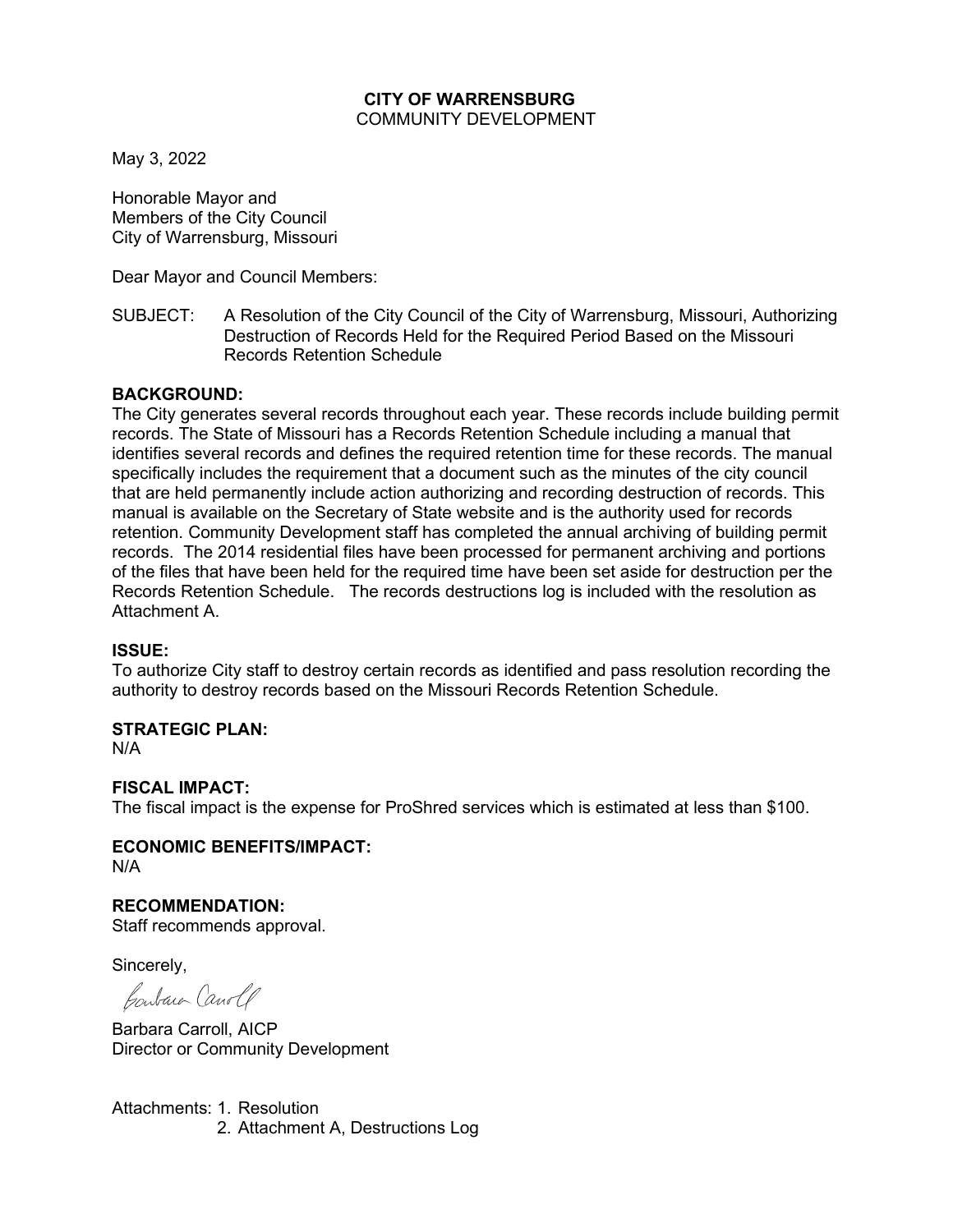**RESOLUTION NO.\_\_\_\_\_\_\_\_\_\_**

# **A RESOLUTION OF THE CITY COUNCIL OF THE CITY OF WARRENSBURG, MISSOURI, AUTHORIZING DESTRUCTION OF RECORDS HELD FOR THE REQUIRED PERIOD BASED ON THE MISSOURI RECORDS RETENTION SCHEDULE**

WHEREAS, City Council provides leadership to the community and direction for City staff; and

WHEREAS, City Council requires staff to follow the most recent adoption of the State Records Retention Schedule; and

WHEREAS, the State Records Retention Schedule states "disposition of records should be recorded in a document such as the minutes of the City Council or other legally constituted authority that has permanent record status"; and

WHEREAS, City Council approves the destruction of records held as required by the State Records Retention Schedule as presented in the attached Destruction Log documents; and

### **NOW, THEREFORE BE IT RESOLVED BY THE COUNCIL OF THE CITY OF WARRENSBURG, MISSOURI, AS FOLLOWS:**

Section 1. The City Council of the City of Warrensburg approves the destruction of records held as required by the State Records Retention Schedule as presented in the Attachment A Destructions Log document.

Section 2. That this resolution shall be in full force and effect after its passage by the City council.

Passed in open session this Theorem 2022.

ATTEST: Mayor

\_\_\_\_\_\_\_\_\_\_\_\_\_\_\_\_\_\_\_\_\_\_\_\_\_\_\_\_\_

Jodi L. Schneider, City Clerk

\_\_\_\_\_\_\_\_\_\_\_\_\_\_\_\_\_\_\_\_\_\_\_\_\_\_\_\_\_